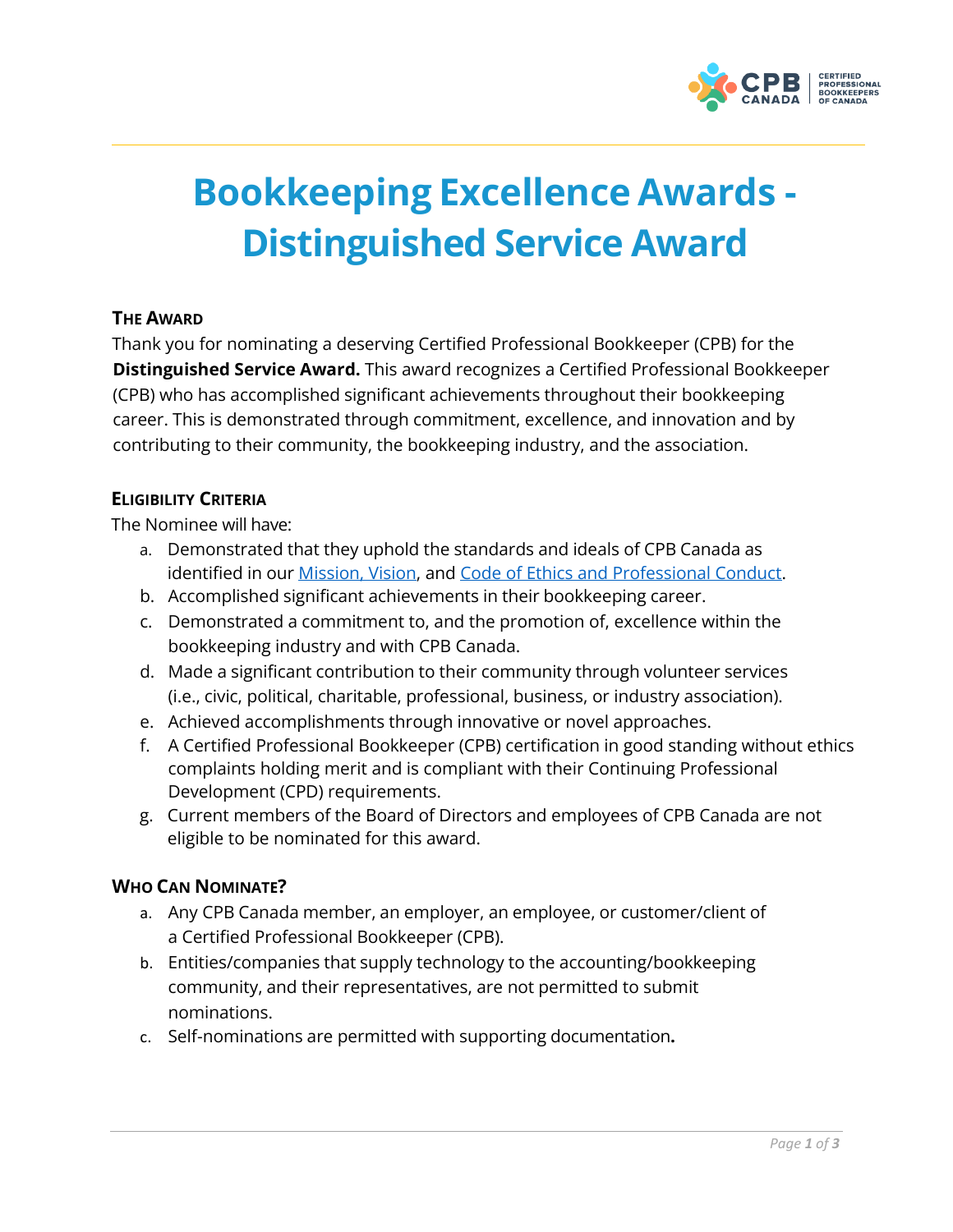

#### **PROCESS**

- a. All nominations and supporting documentation must be received by CPB Canada ahead of any prescribed deadline. The date and time of nominations are recorded, and late entries will not be accepted.
- b. The nomination will be submitted to CPB Canada via the prescribed channels for that given year.
- c. All nominations must be completed entirely, or the nomination will be eliminated from consideration.
- d. CPB Canada will provide an acknowledged receipt for each nomination submitted.
- e. The Review Panel's decision will be final.

## **Review Panel**

CPB Canada will form a Review Panel annually to choose the Distinguished Service Award recipient. They will consist of at least three CPB Canada members who are CPBs in good standing and not members of the current Board of Directors.

#### **ANNOUNCEMENT OF THE AWARD**

The recipient of the CPB Canada Fellow Award will be announced at the IGNITE Conference.

#### **MAXIMUM NUMBER OF WINNERS IN ANY ONE YEAR**

No more than one (1) Distinguished Service Award will be awarded in any given year.